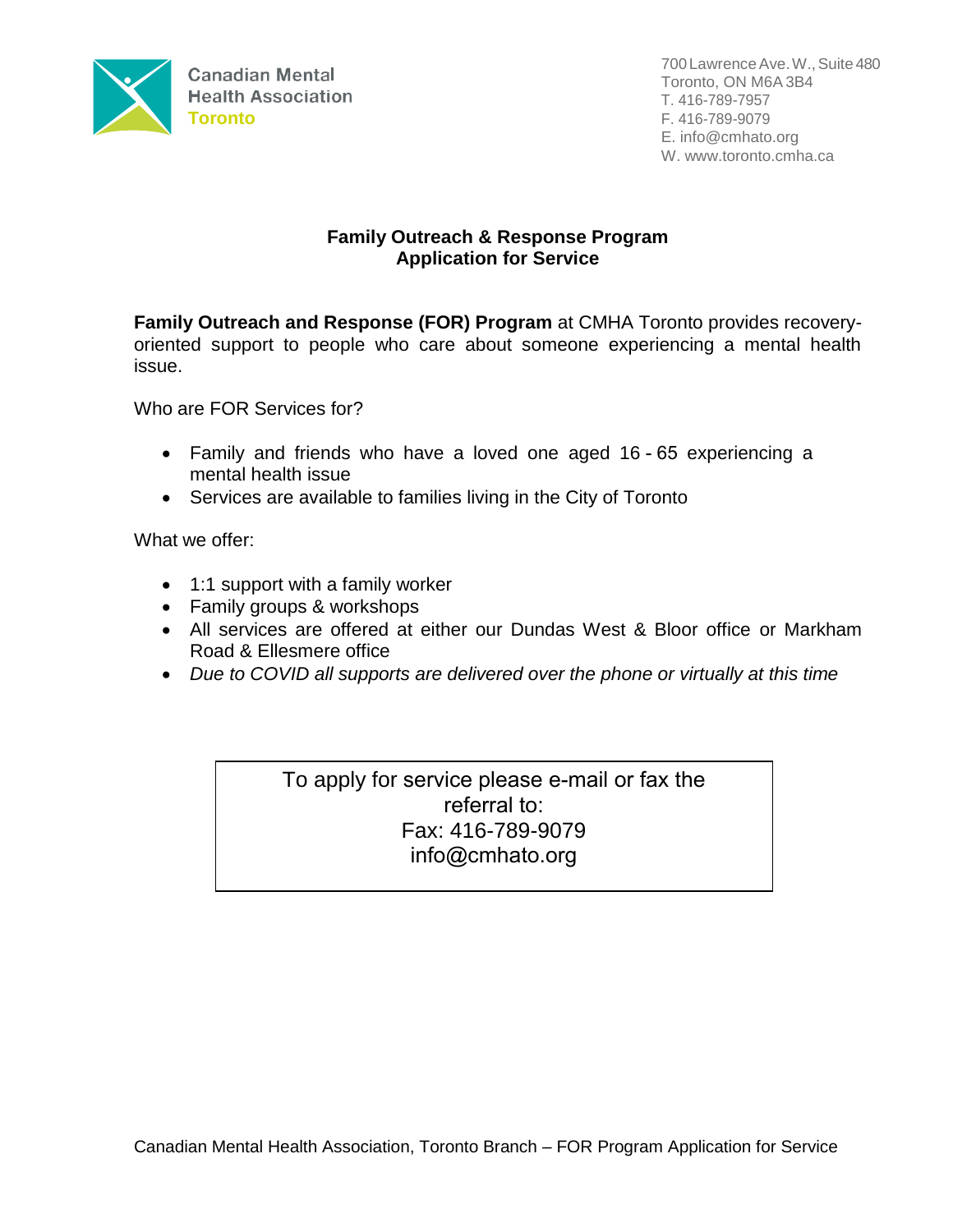## **Applicant Information**

**Clear Form**

| <b>First Name:</b>             | Last Name: |              |
|--------------------------------|------------|--------------|
|                                |            |              |
| Date of Birth:                 |            |              |
|                                |            |              |
| Gender:                        |            |              |
|                                |            |              |
| Phone Number:                  |            |              |
|                                |            |              |
| Address:                       |            | Postal Code: |
|                                |            |              |
| Language(s) Spoken:            |            |              |
|                                |            |              |
| Preferred Language:            |            |              |
|                                |            |              |
|                                |            |              |
| 1) Who are you supporting?     |            |              |
|                                |            |              |
|                                |            |              |
| 2) What age is your loved one? |            |              |
|                                |            |              |

- 3) At approximately what age did your loved one begin struggling with their mental health?
- 4) Has your loved one received a mental health diagnosis? If no, please describe the current mental health/substance use concern(s).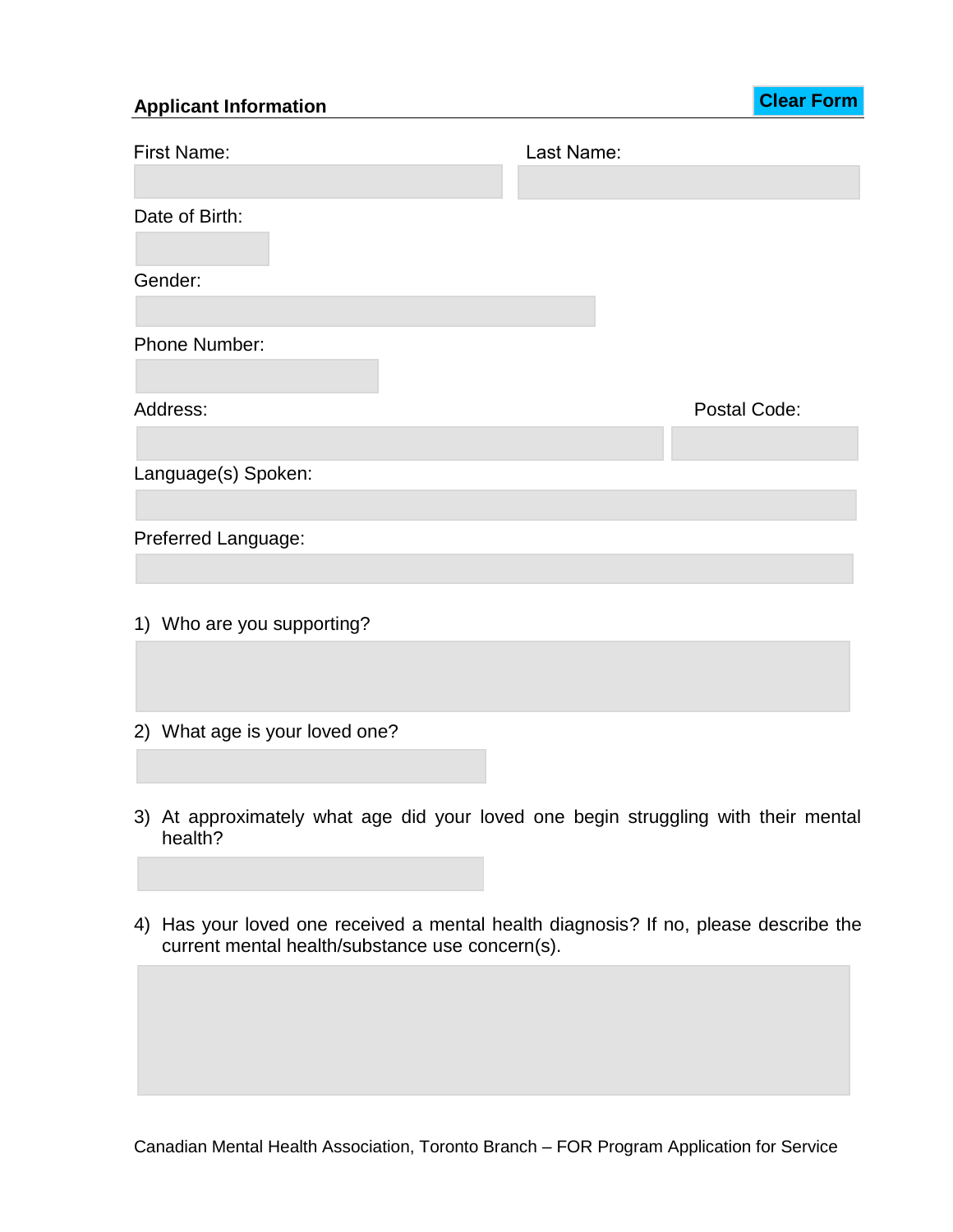5) Is your loved one currently receiving mental health support services? This may include (but is not limited to) family doctor, psychiatrist, counsellor, case manager, outpatient/inpatient hospital.



6) Has your loved one visited an Emergency Department for their mental health in the past year:

| Yes      |
|----------|
| lNo      |
| Not sure |

If you answered yes, approximately how many visits in the past year?

7) Does your loved one experience any of the following (check all that apply):

- Self-harm
- Suicide attempt in the past year

Substance use

Diagnosis of Borderline Personality Disorder

Intense anger

8) What type of support are **you** looking for from our service? Please check all that apply

- Education/information on mental health & recovery
- Understanding and navigating the mental health system
- Skills for supporting your loved one
- Emotional support
- Connecting with other families
- 9) Are you interested in:
	- Group support

1:1 support with a family worker

Both

*\*Referring providers - please complete declaration on next page*